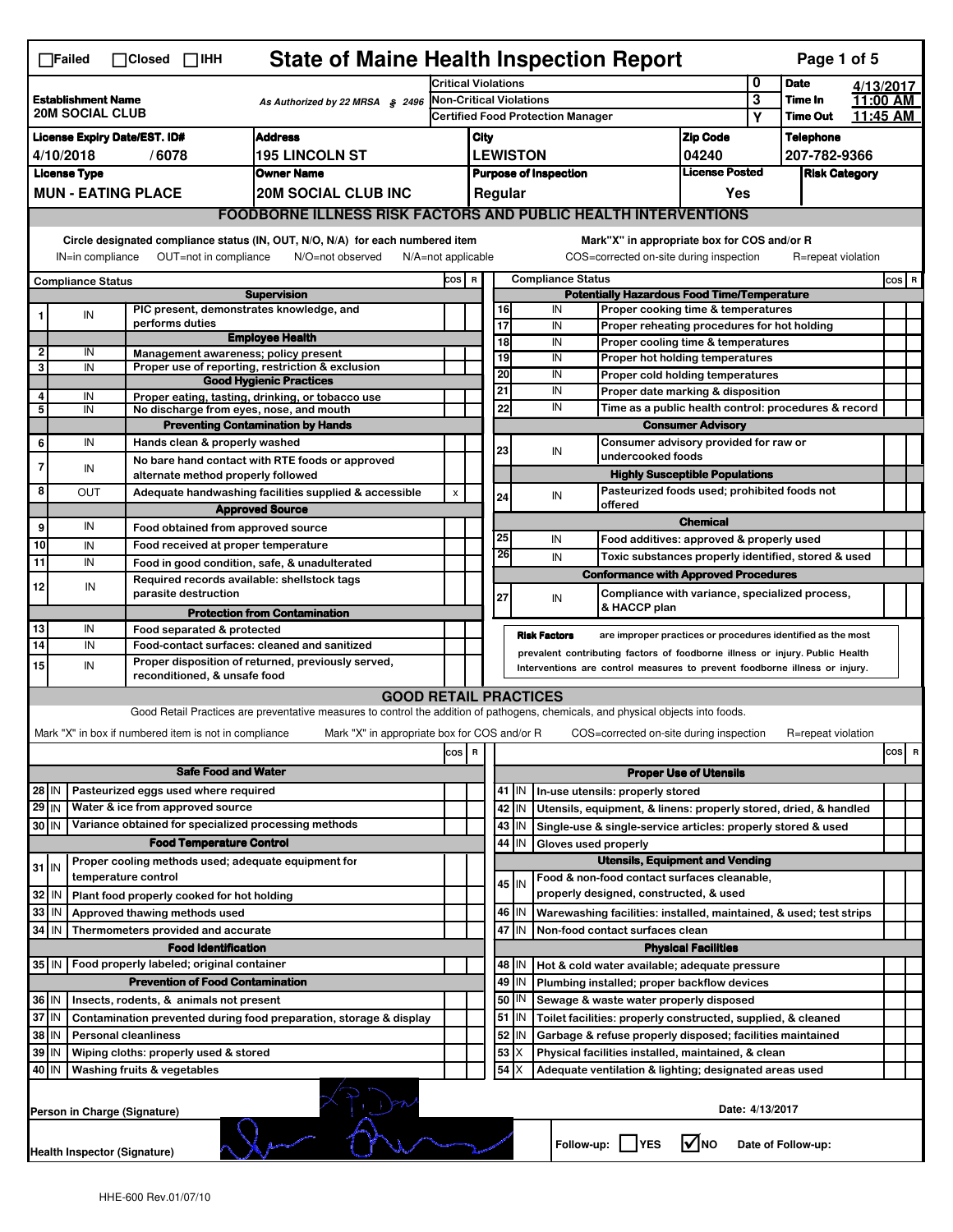|                                                    | Page 2 of 5                             |                                 |                                 |              |                          |                                  |  |  |  |  |  |
|----------------------------------------------------|-----------------------------------------|---------------------------------|---------------------------------|--------------|--------------------------|----------------------------------|--|--|--|--|--|
| <b>Establishment Name</b>                          |                                         | As Authorized by 22 MRSA § 2496 | 4/13/2017<br><b>Date</b>        |              |                          |                                  |  |  |  |  |  |
| <b>20M SOCIAL CLUB</b>                             |                                         |                                 |                                 |              |                          |                                  |  |  |  |  |  |
| License Expiry Date/EST. ID#<br>4/10/2018<br>/6078 | <b>Address</b><br><b>195 LINCOLN ST</b> |                                 | City / State<br><b>LEWISTON</b> | /ME          | <b>Zip Code</b><br>04240 | <b>Telephone</b><br>207-782-9366 |  |  |  |  |  |
|                                                    | <b>Temperature Observations</b>         |                                 |                                 |              |                          |                                  |  |  |  |  |  |
| Location                                           | <b>Temperature</b>                      |                                 |                                 | <b>Notes</b> |                          |                                  |  |  |  |  |  |
| hot water                                          | 110 plus                                |                                 |                                 |              |                          |                                  |  |  |  |  |  |
| sandwich bar                                       | 38                                      |                                 |                                 |              |                          |                                  |  |  |  |  |  |
| cooler                                             | 36                                      |                                 |                                 |              |                          |                                  |  |  |  |  |  |
| Beer cooler                                        | 28                                      |                                 |                                 |              |                          |                                  |  |  |  |  |  |

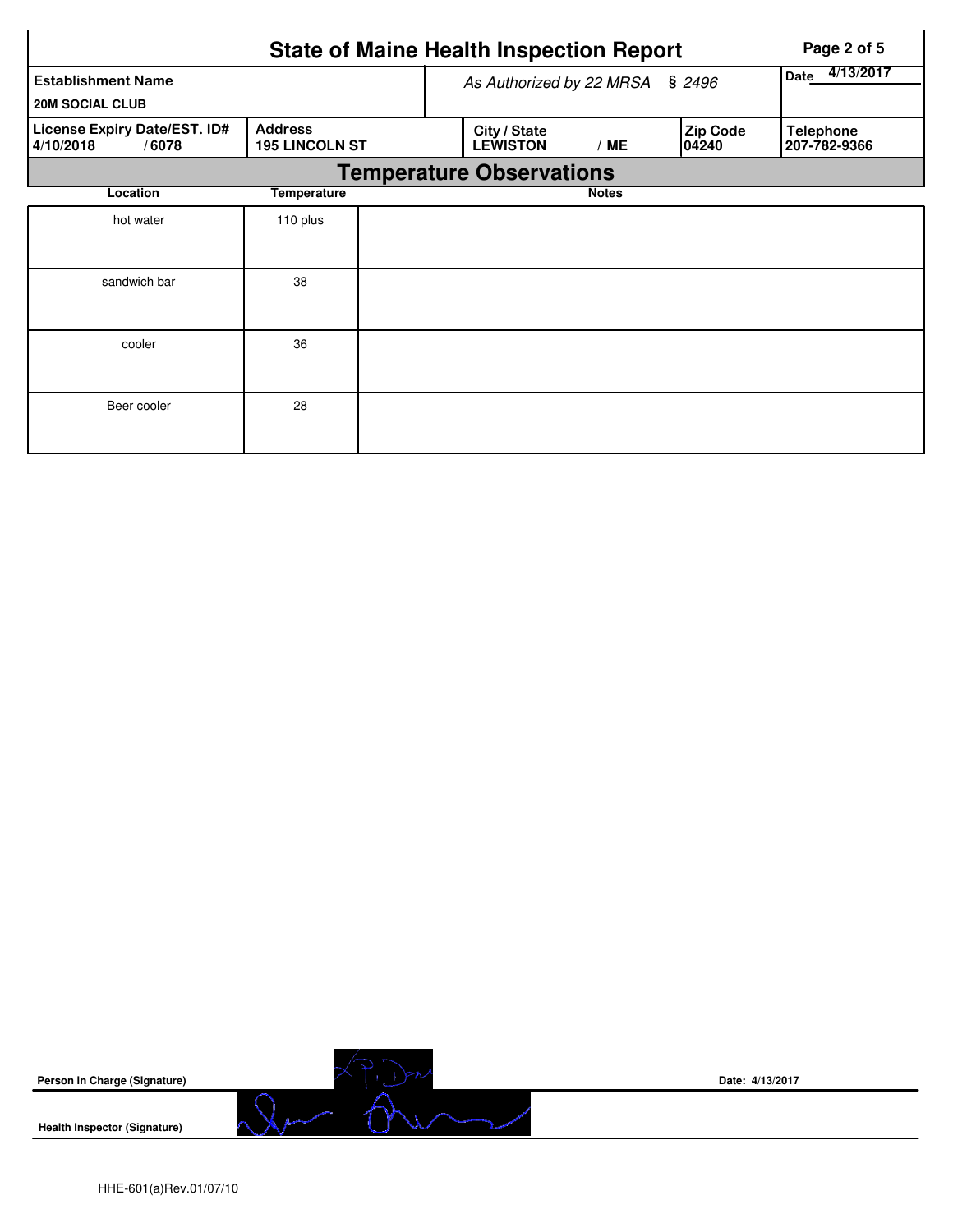|                                                                                                                                                    | Page 3 of 5       |  |  |  |  |  |  |  |  |  |
|----------------------------------------------------------------------------------------------------------------------------------------------------|-------------------|--|--|--|--|--|--|--|--|--|
| <b>Establishment Name</b>                                                                                                                          | 4/13/2017<br>Date |  |  |  |  |  |  |  |  |  |
| <b>20M SOCIAL CLUB</b>                                                                                                                             |                   |  |  |  |  |  |  |  |  |  |
| License Expiry Date/EST. ID#<br>4/10/2018<br>/6078                                                                                                 |                   |  |  |  |  |  |  |  |  |  |
| <b>Observations and Corrective Actions</b>                                                                                                         |                   |  |  |  |  |  |  |  |  |  |
| Violations cited in this report must be corrected within the time frames below, or as stated in sections<br>8-405.11 and 8-406.11 of the Food Code |                   |  |  |  |  |  |  |  |  |  |
| 8: 5-205.11.(A): N: Hand wash facility not accessible.                                                                                             |                   |  |  |  |  |  |  |  |  |  |
| INSPECTOR NOTES: ice bucket in sink corrected on site                                                                                              |                   |  |  |  |  |  |  |  |  |  |
| 53: 6-501.12: N: The physical facilities are not clean.                                                                                            |                   |  |  |  |  |  |  |  |  |  |



INSPECTOR NOTES: clean edges of floors

54: 6-202.12: N: Ventilation may cause food contamination.

INSPECTOR NOTES: dirty-clean exhaust fan over grill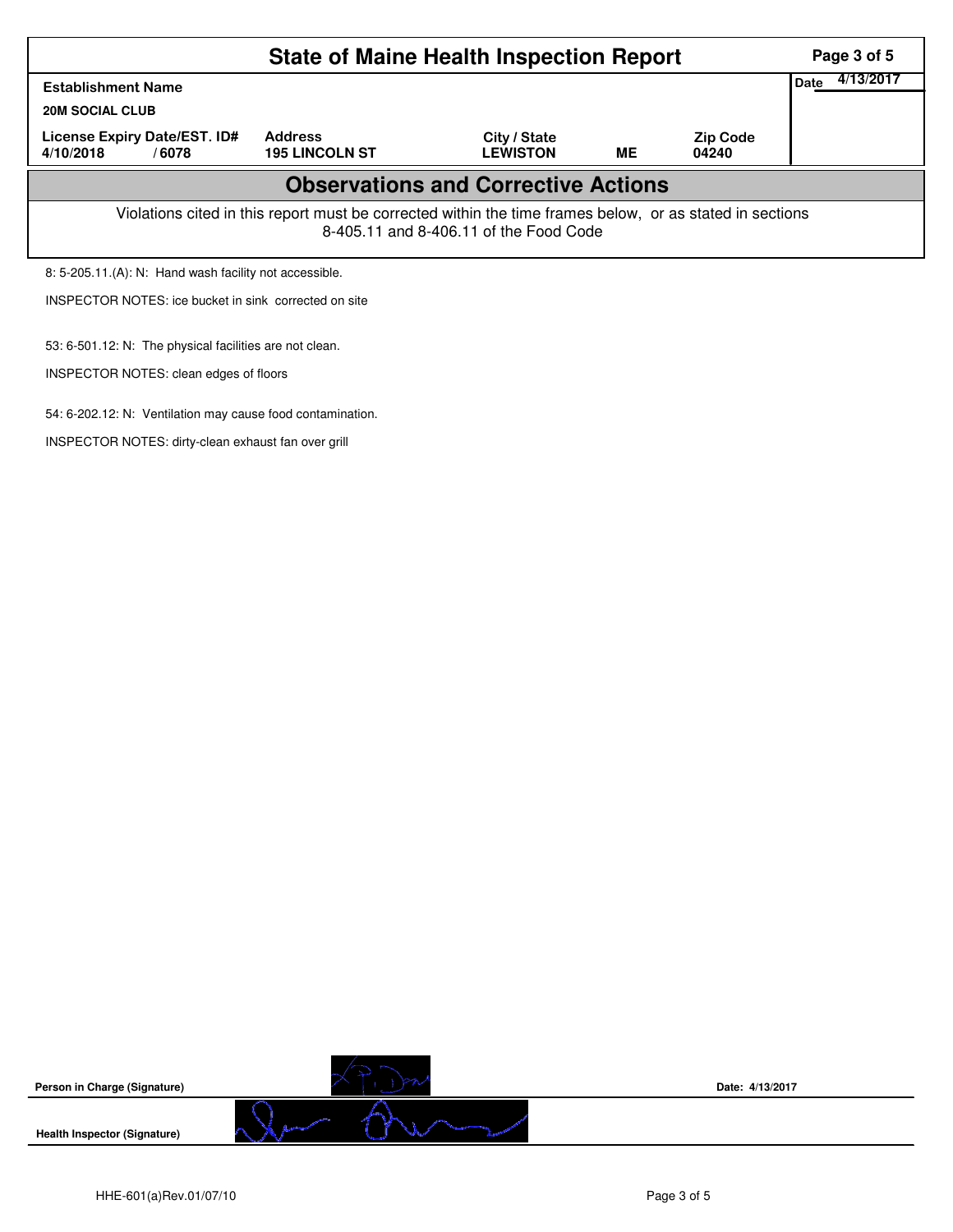|                                                    | <b>State of Maine Health Inspection Report</b> | Page 4 of 5                     |    |                          |  |  |  |  |
|----------------------------------------------------|------------------------------------------------|---------------------------------|----|--------------------------|--|--|--|--|
| <b>Establishment Name</b>                          |                                                | 4/13/2017<br>Date               |    |                          |  |  |  |  |
| <b>20M SOCIAL CLUB</b>                             |                                                |                                 |    |                          |  |  |  |  |
| License Expiry Date/EST. ID#<br>4/10/2018<br>/6078 | <b>Address</b><br><b>195 LINCOLN ST</b>        | City / State<br><b>LEWISTON</b> | MЕ | <b>Zip Code</b><br>04240 |  |  |  |  |
| <b>Inspection Notes</b>                            |                                                |                                 |    |                          |  |  |  |  |

# RED FOLDER-EMPLOYEE HEALTH POLICY

Employee Health Policy left and explained the policy with the PIC.Please retain information as you will be asked next year during your inspection to provide the employee Health Policy information which was left with the PIC.

## Certified Food Protection Manager

Unless directed otherwise, all Eating Establishments are required to submit a copy of their Certified Food Protection Manager (CFPM) certificate. A CFPM must be hired within 90 days of a new eating establishment opening or when a CFPM leaves employment. For a list of CFPM courses and trainers go to http://www.maine.gov/healthinspection/training.htm

Please provide a copy of this certification(s) to your inspector [Susan Reny ] by emailing to [ sreny@lewistonmaine.gov ] or faxing to 207-795-5071. A copy may also be sent to Carol Gott, Health Inspection Program, 286 Water St. 3rd Floor, Augusta, ME 04333 or carol.gott@maine.gov.

Please include the name of your establishment and the establishment ID# with your certification(s).

2013 Maine Food Code Adoption

The Maine Food Code was adopted in October of 2013. Please refer to our website for a copy,

http://www.maine.gov/healthinspection. Following are a few of the major changes:

• No Bare Hand Contact with Ready-To-Eat Food. Handlers are required to use gloves, utensils, deli papers, etc., to avoid bare hand contact with ready-to-eat food;

- Establishments must have clean-up procedures for employees to follow following vomiting and diarrheal events;
- Responsibilities of the person in charge for ill employees (exclusions and restrictions); and,
- Date marking of Ready-to-eat potentially hazardous foods.

## Violation Correction Timeframe

Critical violations should be corrected on site, but in any event, within 10 days. The licensee must contact the inspector when the critical violation has been addressed at 207-( 513-3125 Ext 3224 ) or email ( sreny@lewistonmaine.gov ). Non-critical violations must be corrected within 30 days. Failure to satisfactorily correct these violations before the follow-up inspection may result in enforcement proceedings by the Department to include fines and penalties, which are outlined in Sections 7, 8 and 9 of the Rules Relating to the Administration and Enforcement of Establishments Licensed by the Health Inspection Program available at http://www.maine.gov/healthinspection. License renewals can be denied if violations are not corrected within the noted timeframes.

## C= Critical violation and NC= Non-critical violation

"Critical violation" means a provision of the Food Code that, if in non-compliance, is more likely than other violations to contribute to food contamination, illness or environmental health hazard.

## Additional Inspection Fee

License fees provide for two inspections per year. When additional inspections are required, the Department may charge an additional \$100 fee to cover the costs of each additional inspection or visit.

## Document Retention/Posting

Pursuant to the Maine Food Code, the establishment's current license must be displayed. In addition, a sign or placard must be posted in a conspicuous area notifying consumers that a copy of the most recent inspection report is available upon request. CFPM certificates must be posted in a conspicuous area and must be available to the Department upon request. CFPM Janey Rivard CERT# 14932813 exp 4/7/2022

Monthly pest management services 1 pool-1 bowling 2 videos games